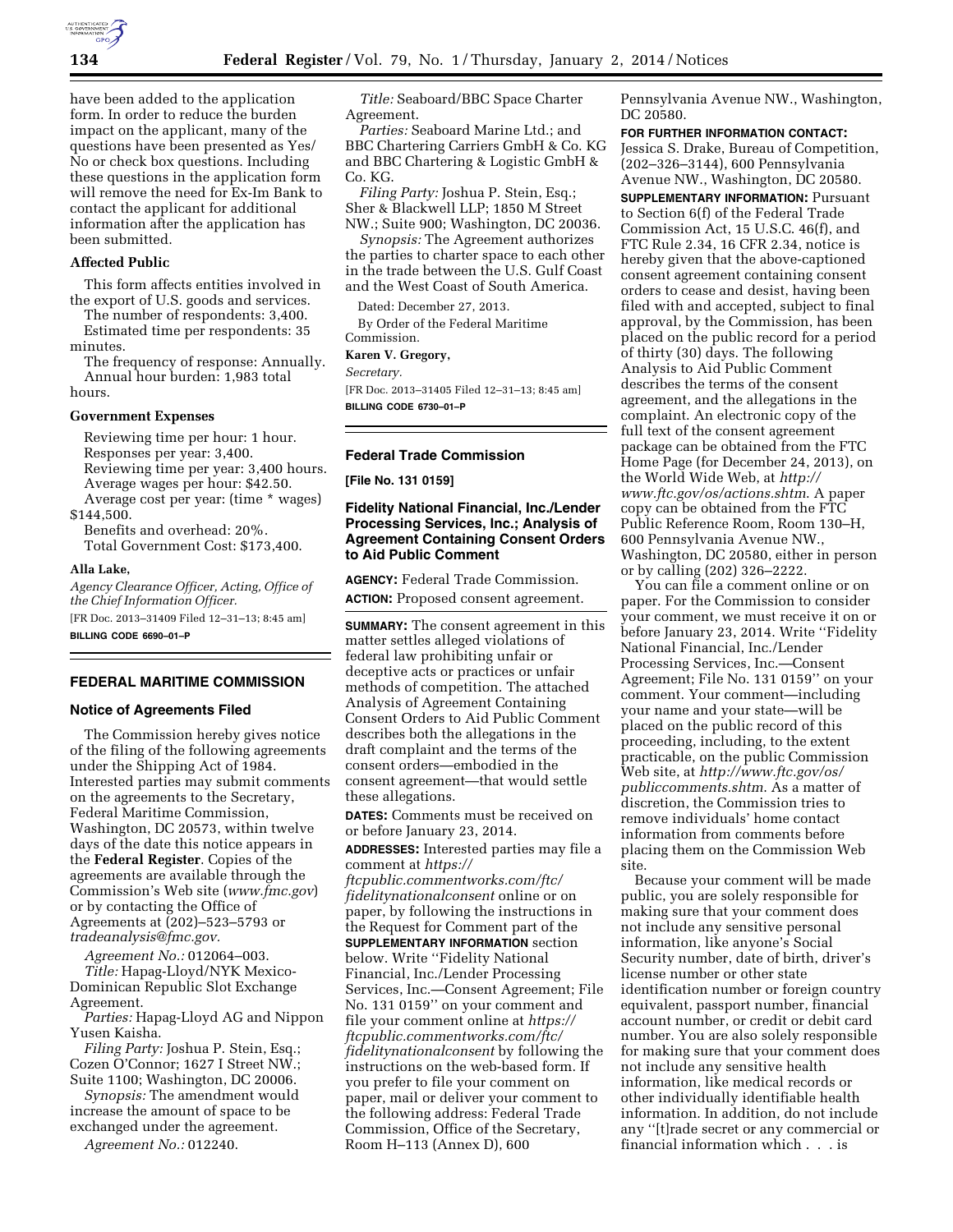privileged or confidential,'' as discussed in Section 6(f) of the FTC Act, 15 U.S.C. 46(f), and FTC Rule 4.10(a)(2), 16 CFR 4.10(a)(2). In particular, do not include competitively sensitive information such as costs, sales statistics, inventories, formulas, patterns, devices, manufacturing processes, or customer names.

If you want the Commission to give your comment confidential treatment, you must file it in paper form, with a request for confidential treatment, and you have to follow the procedure explained in FTC Rule 4.9(c), 16 CFR 4.9(c).1 Your comment will be kept confidential only if the FTC General Counsel, in his or her sole discretion, grants your request in accordance with the law and the public interest.

Postal mail addressed to the Commission is subject to delay due to heightened security screening. As a result, we encourage you to submit your comments online. To make sure that the Commission considers your online comment, you must file it at *[https://](https://ftcpublic.commentworks.com/ftc/fidelitynationalconsent) [ftcpublic.commentworks.com/ftc/](https://ftcpublic.commentworks.com/ftc/fidelitynationalconsent) [fidelitynationalconsent](https://ftcpublic.commentworks.com/ftc/fidelitynationalconsent)* by following the instructions on the web-based form. If this Notice appears at *[http://](http://www.regulations.gov/#!home) [www.regulations.gov/#!home](http://www.regulations.gov/#!home)*, you also may file a comment through that Web site.

If you file your comment on paper, write ''Fidelity National Financial, Inc./ Lender Processing Services, Inc.— Consent Agreement; File No. 131 0159'' on your comment and on the envelope, and mail or deliver it to the following address: Federal Trade Commission, Office of the Secretary, Room H–113 (Annex D), 600 Pennsylvania Avenue NW., Washington, DC 20580. If possible, submit your paper comment to the Commission by courier or overnight service.

Visit the Commission Web site at *<http://www.ftc.gov>*to read this Notice and the news release describing it. The FTC Act and other laws that the Commission administers permit the collection of public comments to consider and use in this proceeding as appropriate. The Commission will consider all timely and responsive public comments that it receives on or before January 23, 2014. You can find more information, including routine uses permitted by the Privacy Act, in the Commission's privacy policy, at *<http://www.ftc.gov/ftc/privacy.htm>*.

# **Analysis of Agreement Containing Consent Orders To Aid Public Comment**

### **I. Introduction**

The Federal Trade Commission (''Commission'' or ''FTC'') has accepted, subject to final approval, an Agreement Containing Consent Order (''Consent Agreement'') from Fidelity National Financial, Inc. (''Fidelity'') and Lender Processing Services, Inc. (''LPS'') (collectively, ''Respondents''). Fidelity proposes to acquire LPS, a combination that would reduce competition in seven relevant markets in Oregon where Respondents own overlapping title plant assets. The proposed Consent Agreement remedies the competitive concerns arising from the acquisition. The proposed Consent Agreement requires, among other things, that Respondents divest: A copy of LPS's title plants covering Clatsop, Columbia, Coos, Josephine, Polk, and Tillamook counties in Oregon; and an ownership interest equivalent to LPS's share in a joint title plant serving the Portland, Oregon, metropolitan area.

On May 28, 2013, Respondents entered into an acquisition agreement under which Fidelity would acquire all of the outstanding common stock of LPS for approximately \$2.9 billion (the ''Acquisition''). The Commission's Complaint alleges that the acquisition agreement constitutes a violation of Section 5 of the Federal Trade Commission Act, as amended, 15 U.S.C. 45, and, if consummated, would violate Section 7 of the Clayton Act, as amended, 15 U.S.C. 18, and Section 5 of the Federal Trade Commission Act by eliminating actual, direct, and substantial competition between Respondents and by increasing the likelihood of collusion or coordinated interaction in the relevant geographic markets.

#### **II. The Parties**

Fidelity, a publicly traded company headquartered in Jacksonville, Florida, provides title insurance, transaction services, and technology solutions to the mortgage industry. Fidelity is the nation's largest title insurance company, operating six underwriting subsidiaries.

LPS, a publicly traded company headquartered in Jacksonville, Florida, provides transaction services and technology solutions to the mortgage industry. LPS's transaction services include title insurance underwriting provided by its National Title Insurance of New York, Inc. (''NTNY'') subsidiary.

Respondents own overlapping title plants in Clatsop, Columbia, Coos, Josephine, Polk, and Tillamook counties, Oregon. Fidelity and LPS are

also partners in a title plant serving the tri-county Portland, Oregon, metropolitan area, consisting of Clackamas, Multnomah, and Washington counties.

### **III. Title Information Services**

Lenders require assurance of title before issuing a mortgage loan, typically in the form of title insurance. Title insurance protects against the risk that a sale of real property fails to result in the transfer of clear title. Before a title insurance policy can issue, a title agent or abstractor must first conduct a title search. Title search is the due diligence process that enables title insurance underwriters to assess (and mitigate, if necessary) the risk of subsequent title challenges. The title agent or abstractor examines property-specific records to establish the chain of title and to identify any potential obstacles—such as liens or encumbrances—that might impair the transfer of title.

To facilitate the title search process, title agents and underwriters often utilize title plants. Title plants are privately-owned (either individually or jointly) databases of information detailing the title status of real property parcels. Title plants compile, normalize, and re-index county-level property records, which are often difficult to access or inefficient to search directly. Oregon law requires title insurers and title insurance producers, who are the sole users of title information services, to own an interest in a title plant in each county in which they issue policies. This law means that there are no alternatives to title plants in Oregon counties.

# **IV. The Complaint**

The Commission's Complaint alleges that the acquisition agreement between Fidelity and LPS constitutes a violation of Section 5 of the Federal Trade Commission Act, as amended, 15 U.S.C. 45. The Complaint further alleges that consummation of the agreement may substantially lessen competition in the provision of title information services in seven relevant markets in Oregon, in violation of Section 7 of the Clayton Act, as amended, 15 U.S.C. 18, and Section 5 of the Federal Trade Commission Act.

The Complaint alleges that a relevant product market in which to analyze the effects of the Acquisition is the provision of title information services. ''Title information services'' means the provision of selected information, or access to information, contained in a title plant to a customer or user.

The Complaint alleges that the relevant geographic markets are local in

<sup>1</sup> In particular, the written request for confidential treatment that accompanies the comment must include the factual and legal basis for the request, and must identify the specific portions of the comment to be withheld from the public record. *See*  FTC Rule 4.9(c), 16 CFR 4.9(c).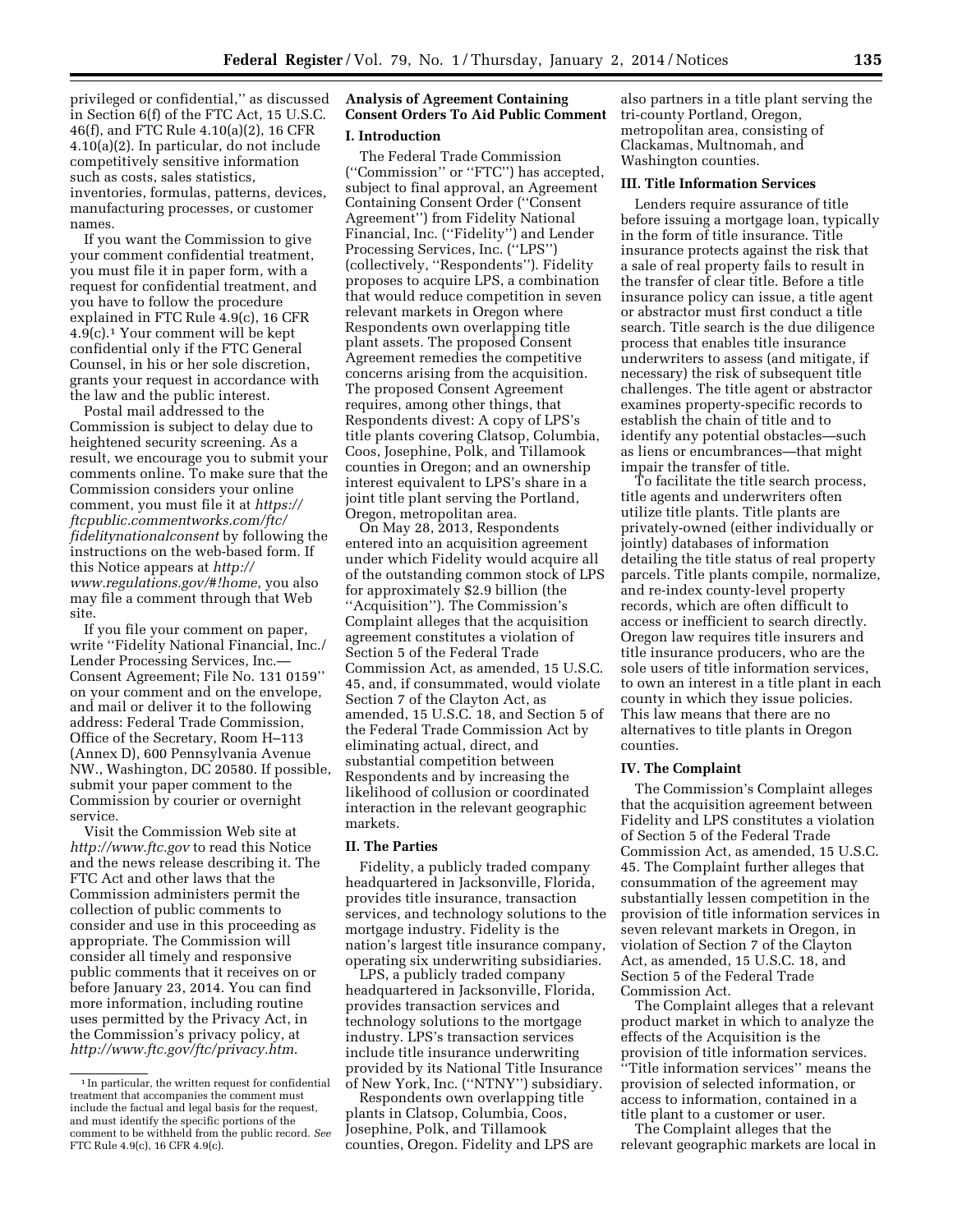nature. Title information is generated, collected, and used on a county (or county-equivalent) level. Therefore, geographic markets for title information services are highly localized and consist of each of the counties or other local jurisdictions covered by the title plants at issue. The geographic areas of concern outlined in the Complaint are Clatsop, Columbia, Coos, Josephine, Polk, and Tillamook counties, Oregon; and the tri-county Portland, Oregon, metropolitan area, consisting of Clackamas, Multnomah, and Washington counties.

The Complaint alleges, absent the proposed relief, that the Acquisition would increase the risk of coordinated anticompetitive effects in the relevant markets. In Clatsop, Columbia, Coos, and Tillamook counties, the Acquisition would reduce the number of independent title plant owners to two. In Josephine and Polk counties, the Acquisition would leave only three independent title plant owners. In each of these six counties, each title plant has a single owner that is also the title plant's sole user. In contrast, one jointly-owned title plant serves the Portland, Oregon, metropolitan area; each co-owner has full access to this title plant. The Acquisition would leave five joint owners of that joint title plant, but would reduce the number of owners necessary to expel other owners from the joint title plant.

The Complaint alleges that entry would not be timely, likely, or sufficient to deter or counteract the anticompetitive effects of the Acquisition. *De novo* entry would be costly and time-consuming, requiring any potential entrant to assemble a complete and accurate index of historical property records.

#### **V. The Proposed Consent Agreement**

The proposed Consent Agreement will remedy the Commission's competitive concerns resulting from the Acquisition in each of the relevant markets discussed above. Pursuant to the proposed Consent Agreement, Respondents must divest a copy of LPS's title plants serving Clatsop, Columbia, Coos, Josephine, Polk, and Tillamook counties, Oregon, to a Commission-approved acquirer. Respondents must complete these divestitures within five (5) months of the closing date of the Acquisition. The required divestitures will eliminate the competitive harm that otherwise would have resulted in these counties by restoring the number of independent title plant owners within each county to the pre-acquisition level.

The proposed Consent Agreement also requires Respondents to divest an ownership interest equivalent to LPS's share in the joint title plant that serves the Portland, Oregon, metropolitan area to a Commission-approved buyer. Respondents must complete this divestiture within five (5) months of the closing date of the Acquisition. The proposed Consent Agreement requires that the divestiture purchaser's interest in the joint title plant, when combined with Fidelity's post-merger interest, must not equal or exceed 70 percent. The divestiture will ensure that no two joint owners of the plant could coordinate to expel other members of the joint title plant in this relevant market. The proposed Consent Agreement further prohibits Fidelity from exercising its voting rights, or influencing others to exercise their voting rights, to expel the divestiture buyer from the joint title plant for failure to conduct an active title business for a period of three (3) months.

In addition to the required divestitures, the proposed Consent Agreement obligates Respondents to provide the Commission with prior written notice of title plant acquisitions in any county in Oregon in three sets of circumstances: (1) If the acquisition would result in three or fewer title plants covering the county; (2) if the acquisition would result in three or fewer owners of a joint plant; and (3) if the acquisition would result in Fidelity controlling a 50 percent or greater share in a joint plant. Each of these circumstances would raise competitive concerns in the market for title information services, and could reduce competition in the market for title insurance underwriting in Oregon. These transactions likely would not come to the Commission's attention without the prior notification provision.

#### **VI. The Order To Maintain Assets**

The Decision and Order and the Order to Maintain Assets obligate Fidelity to continue to update and maintain the individual title plants, the Portland Tri-County Plant interest, and the Portland Tri-County Plant until the required divestitures are complete. This will ensure that the divested assets remain viable sources of title information to support the title insurance underwriting operations of the acquirer or acquirers. The Order to Maintain Assets explicitly requires Fidelity not to compromise these assets' ability and suitability to meet Oregon's requirements for title insurers and title insurance producers.

#### **VII. Opportunity for Public Comment**

The Consent Agreement has been placed on the public record for thirty (30) days for receipt of comments by interested persons. Comments received during this period will become part of the public record. After thirty (30) days, the Commission will again review the Consent Agreement and the comments received and will decide whether it should withdraw from the Consent Agreement, modify it, or make it final.

By accepting the proposed Consent Agreement subject to final approval, the Commission anticipates that the competitive problems alleged in the Complaint will be resolved. The purpose of this analysis is to invite and inform public comment on the Consent Agreement, including the proposed divestitures. This analysis is not intended to constitute an official interpretation of the Consent Agreement, nor is it intended to modify the terms of the Consent Agreement in any way.

### **Statement of the Federal Trade Commission**

Today the Commission is taking remedial action with respect to the proposed acquisition of Lender Processing Services, Inc. by Fidelity National Financial, Inc. We believe Fidelity's acquisition of LPS, which would combine the two firms' title plants, among other assets, is likely to reduce competition that benefits title insurance consumers in nine counties in the state of Oregon. Our proposed remedy is tailored to counteract the likely anticompetitive effects of the proposed acquisition without eliminating any efficiencies that might arise from the combination of the two companies.

Fidelity is a leading provider of mortgage and other services to the mortgage industry and is the largest title insurance underwriter in the United States. LPS's underwriting activity is small by comparison, a complementary operation to LPS's key business as a leading provider of technology solutions, transaction services, and data and analytics to the mortgage and real estate industries.

Our competitive concerns arise from a limited aspect of the \$2.9 billion combination of Fidelity and LPS: the title plant assets each company uses to support its title insurance underwriting activities in certain Oregon counties. Both Fidelity and LPS own title plants covering Oregon's Clatsop, Columbia, Coos, Josephine, Polk, and Tillamook counties. Both firms are also joint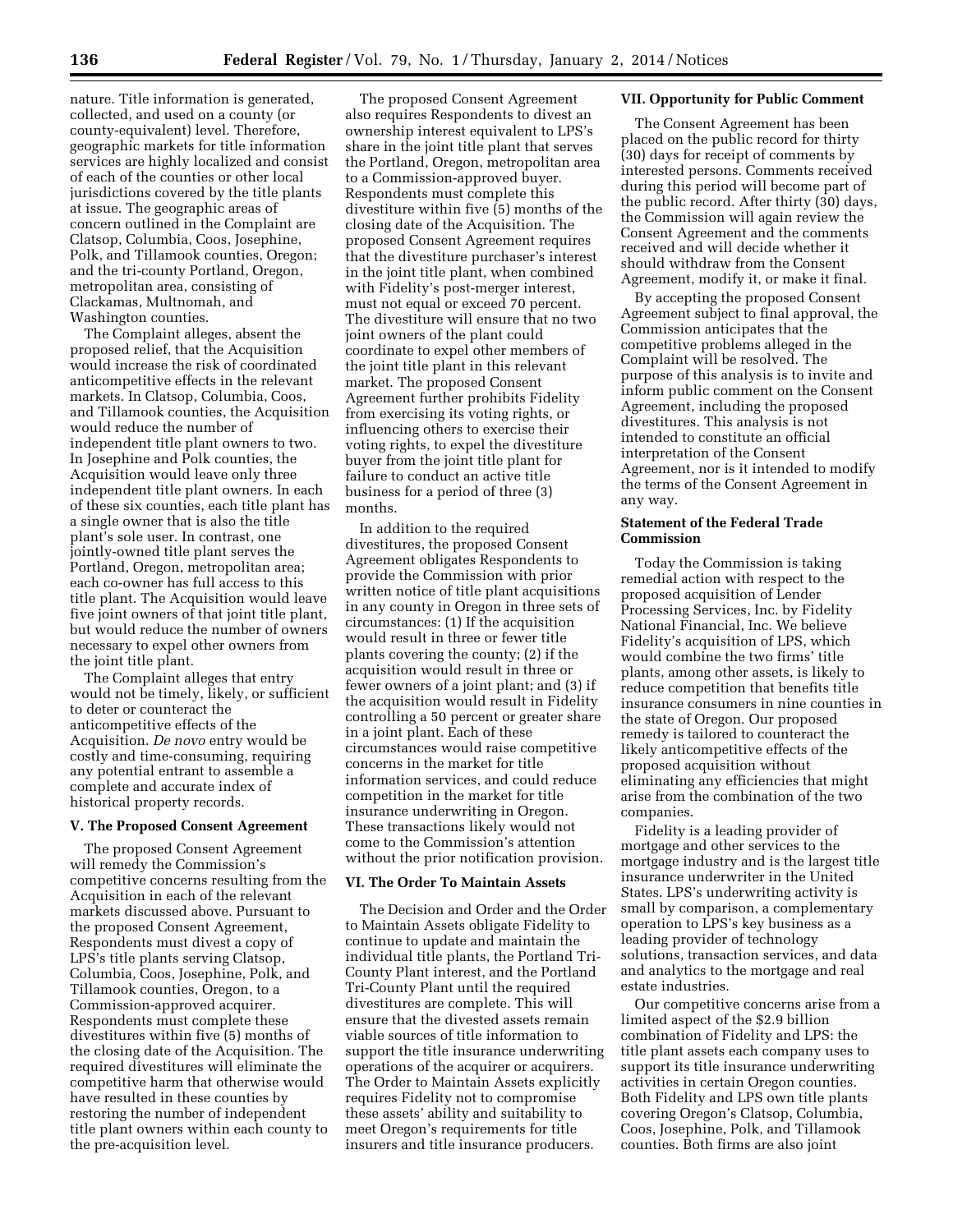owners of a title plant covering the tricounty Portland metropolitan area.

Title insurance underwriters require access to county-level title information contained in title plant databases. In Oregon, state law requires title insurance underwriters or their agents to own a title plant in each county in which they issue policies. As a result, any firm offering title insurance underwriting in Oregon must obtain an ownership interest in an existing title plant or build one from scratch. Fidelity and LPS compete for title insurance customers in the nine Oregon counties of concern. The proposed acquisition will eliminate one of only a few underwriters available in each relevant market,<sup>1</sup> and the Commission has reason to believe that no timely entrant is likely to replace the competition lost in these counties.

Although price competition in title insurance underwriting occurs at the state level, underwriters compete on the basis of service as well. For example, underwriters compete on the turnaround time from title order to settlement, enabling consumers to close on mortgage transactions more quickly. Moreover, the costs of entering the title insurance underwriting business are higher in Oregon because of the requirement that underwriters operating in the state own an interest in a title plant rather than merely purchase title information from a third-party provider. No other states where both Fidelity and LPS compete have a similar requirement. For these reasons, we have reason to believe that the proposed acquisition is likely to result in a loss of competition and harm title insurance customers.2

We respectfully disagree with Commissioner Wright that our action is based solely on the fact that the merger will decrease the number of underwriters operating in the relevant markets and that it is inconsistent with the 2010 Horizontal Merger Guidelines. Substantial increases in concentration caused by a merger play an important role in our analysis under the Guidelines because highly concentrated

markets with two or three large firms are conducive to anticompetitive outcomes. The lens we apply to the evidence in a merger that reduces the number of firms in a market to two or three is, and should be, different than the lens we apply to a merger that reduces the number of firms to six or seven. In the former case, as in the merger here, a presumption of competitive harm is justified, under both the express language of the Guidelines and wellestablished case law.3

However, we did not end our analysis there. We also considered whether other market factors, such as the possibility of entry, might alleviate our competitive concerns. In most of the markets we considered, even where the merger would reduce the number of title plant operators from three to two, we concluded that the transaction was unlikely to lessen competition because the evidence demonstrated that alternative sources of title information beyond proprietary title plants existed. That is not the case in Oregon. We are also not persuaded that price regulation in Oregon is sufficient to address our concerns about potential competitive harm. The evidence showed that competition between underwriters occurs on nonprice dimensions, supporting our view that the transaction was likely to harm competition in the identified nine counties.

Consistent with the approach the Commission has taken in previous merger enforcement actions involving title plants,<sup>4</sup> the proposed consent order

4*See, e.g.,* Complaint, *Fidelity Nat'l Fin., Inc.,*  FTC Dkt. No. C–4300 (Sept. 16, 2010), *available at [http://www.ftc.gov/sites/default/files/documents/](http://www.ftc.gov/sites/default/files/documents/cases/2010/09/100916fidelitycmpt.pdf) [cases/2010/09/100916fidelitycmpt.pdf;](http://www.ftc.gov/sites/default/files/documents/cases/2010/09/100916fidelitycmpt.pdf)* Complaint, *Fidelity Nat'l Fin., Inc.,* FTC Dkt. No. C–3929 (Feb. 25, 2000), *available at [http://www.ftc.gov/sites/](http://www.ftc.gov/sites/default/files/documents/cases/2000/02/fidelitycmp.pdf) [default/files/documents/cases/2000/02/](http://www.ftc.gov/sites/default/files/documents/cases/2000/02/fidelitycmp.pdf) [fidelitycmp.pdf;](http://www.ftc.gov/sites/default/files/documents/cases/2000/02/fidelitycmp.pdf)* Complaint, *Commonwealth Land Title Ins. Co.,* FTC Dkt. No. C–3835 (Nov. 12, 1998), *available at [http://www.ftc.gov/sites/default/files/](http://www.ftc.gov/sites/default/files/documents/cases/1998/11/ftc.gov-9810127cmp.htm) [documents/cases/1998/11/ftc.gov-](http://www.ftc.gov/sites/default/files/documents/cases/1998/11/ftc.gov-9810127cmp.htm)[9810127cmp.htm;](http://www.ftc.gov/sites/default/files/documents/cases/1998/11/ftc.gov-9810127cmp.htm)* Complaint, *LandAmerica Fin. Grp., Inc.,* FTC Dkt. No. C–3808 (May 27, 1998), *available at [http://www.ftc.gov/sites/default/files/](http://www.ftc.gov/sites/default/files/documents/cases/1998/05/ftc.gov-9710115.cmp_.htm) [documents/cases/1998/05/ftc.gov-9710115.cmp](http://www.ftc.gov/sites/default/files/documents/cases/1998/05/ftc.gov-9710115.cmp_.htm)*\_ *[.htm.](http://www.ftc.gov/sites/default/files/documents/cases/1998/05/ftc.gov-9710115.cmp_.htm)* 

addresses these competitive concerns by requiring divestiture of a copy of LPS's title plants in each of the affected counties and an ownership interest equivalent to that of LPS in the tricounty Portland-area joint plant. With the divested assets, the acquirer or acquirers will have the title plant ownership interest necessary to overcome the most significant legal impediment to compete in underwriting, thereby preserving the competition that would be lost as a result of the acquisition. There is no evidence that the proposed consent order would eliminate any efficiencies resulting from the transaction or otherwise burden the parties.

Merger analysis is necessarily predictive and requires us to make a determination as to the likely effects of a transaction. Where, as here, we have reason to believe that consumers are likely to suffer a loss of competition, and there are no countervailing efficiencies weighing against the remedy, we believe the public interest is best served by remedying the competitive concerns.

By direction of the Commission, Commissioner Wright dissenting. April Tabor,

#### *Acting Secretary.*

### **Dissenting Statement of Commissioner Joshua D. Wright**

The Commission has voted to issue a Complaint and Decision & Order against Fidelity National Financial, Inc. (''FNF'') to remedy the allegedly anticompetitive effects of FNF's proposed acquisition of Lender Processing Services, Inc. (''LPS''). I dissented from the Commission's decision because the evidence is insufficient to provide reason to believe FNF's acquisition will substantially lessen competition for title information services in the Oregon counties identified in the Complaint in violation of Section 7 of the Clayton Act. I commend staff for their hard work in this matter. Staff has worked diligently to collect and analyze a substantial quantity of evidence related to numerous product and geographic markets within the U.S. mortgage lending industry. Based upon this evidence, I concluded there is no reason to believe the proposed transaction is likely to lessen competition in the Oregon counties identified in the Complaint. It follows, in my view, that the Commission should close the investigation and allow the parties to complete the merger without imposing a remedy.

### **I. Mortgage Lending Industry Background**

Title insurance protects against the risk that a sale of real property fails to result in the transfer of clear title. Before a title insurance policy can issue, a title insurance underwriter must evaluate the risk that a subsequent title challenge will be made against the property. Title plants are privately owned repositories of real estate

<sup>1</sup> In Clatsop, Coos, Columbia, and Tillamook counties, only two title insurance underwriters will remain post-acquisition. In Josephine and Polk counties, three underwriters will remain. In the Portland tri-county area, the proposed acquisition will leave five competing title insurance underwriters as joint owners of the only title plant serving the Portland area. However, the transaction would reduce to two the number of joint owners with the ability to exclude all others from the plant.

<sup>2</sup>We note that, in deciding whether to issue a complaint, the relevant standard for the Commission is whether we have ''reason to believe'' a merger violates Section 7 of the Clayton Act, not whether a violation has in fact been established. 15 U.S.C. 45(b).

<sup>3</sup> 2010 Horizontal Merger Guidelines § 2.1.3 (''Mergers that cause a significant increase in concentration and result in highly concentrated markets are presumed to be likely to enhance market power, but this presumption can be rebutted by persuasive evidence showing that the merger is unlikely to enhance market power.''); *see also Chicago Bridge & Iron Co.* v. *FTC,* 534 F.3d 410, 423 (5th Cir. 2008) (''Typically, the Government establishes a *prima facie* case by showing that the transaction in question will significantly increase market concentration, thereby creating a presumption that the transaction is likely to substantially lessen competition.''); *FTC* v. *H.J. Heinz Co.,* 246 F.3d 708, 716 (D.C. Cir. 2001) (merger to duopoly creates a rebuttable presumption of anticompetitive harm through direct or tacit coordination).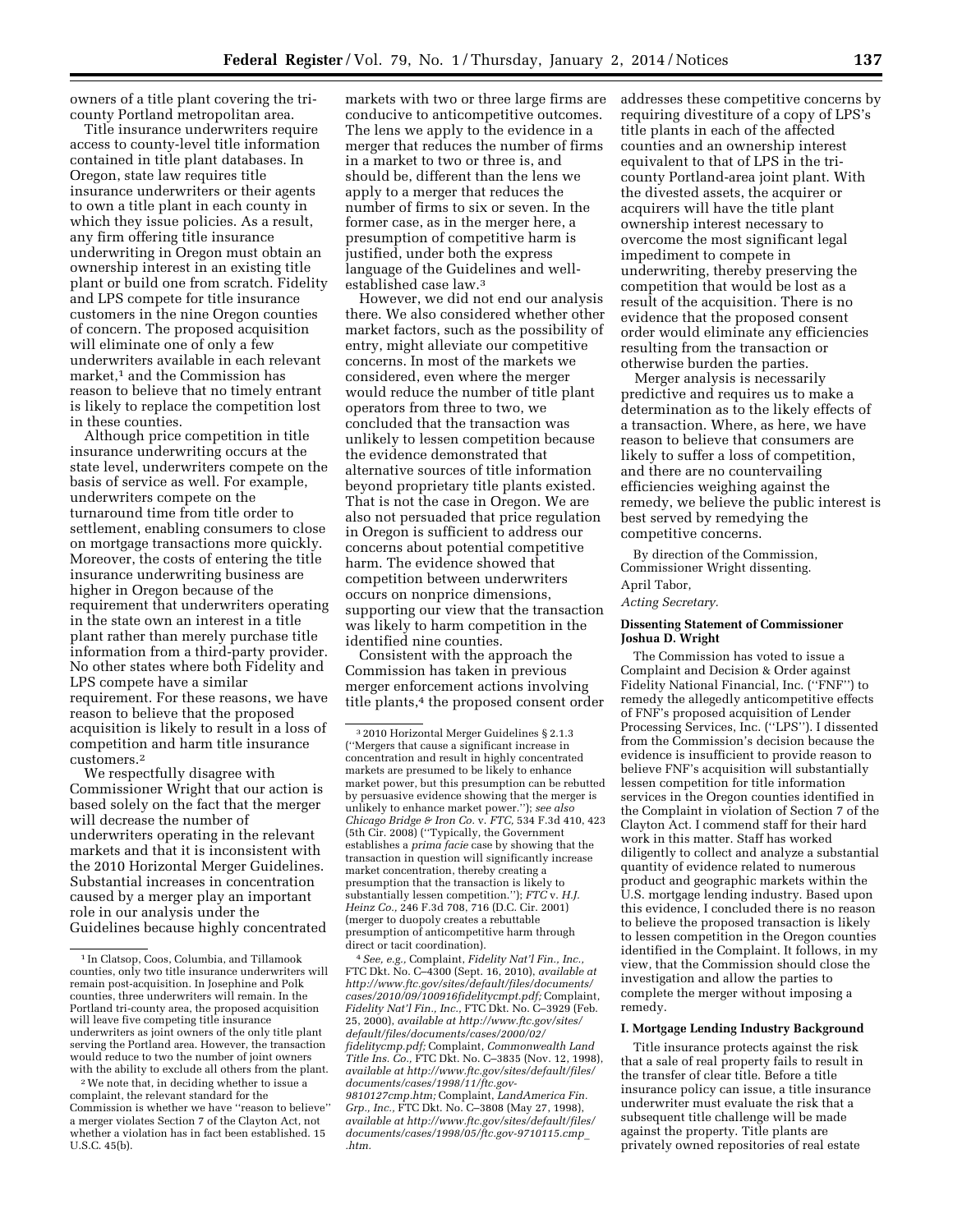records that help underwriters examine property-specific title information in order to establish chain of title and identify any potential obstacles—such as liens or encumbrances—that could impair the transfer of title. In recent years, third-party title information services have begun to offer an alternative to title plants by providing access to the necessary data and records on a transactional or subscription basis. However, in Oregon, state law requires all title insurance underwriters to own an interest in a title plant in each county in which it issues policies. This law therefore effectively precludes a market in third-party provision of title information services.1

#### **II. Coordinated Effects Analysis Under the Horizontal Merger Guidelines**

The Commission's theory of anticompetitive harm in this matter is based solely upon a structural analysis. In other words, the Commission seeks to satisfy its prima facie burden of production to demonstrate the merger will substantially lessen competition based exclusively upon a tenuous logical link between the reduction in the number of firms that own title plants in each of the Oregon counties identified in the Complaint and a presumption that the merger between FNF and LPS will increase the likelihood of collusion or coordinated interaction among the remaining competitors for the sale of title information services.2

It is of course true that a reduction in the number of firms in a relevant market, all else equal, makes it easier for the remaining firms to coordinate or collude.3 However, this is true of any reduction of firms, whether it be from seven to six or three to two, and therefore that proposition alone would have us condemn all mergers. The pertinent

2The Complaint appears to allege that the proposed transaction also may result in unilateral effects by stating the proposed merger will substantially lessen competition ''by eliminating actual, direct, and substantial competition between Respondents Fidelity and LPS in the relevant markets.'' Complaint ¶ 16(a), Fidelity National Financial, Inc., FTC File No. 131–0159 (Dec. 23, 2013). I have seen no evidence to support a unilateral effects theory of harm in either the title insurance services or title insurance underwriting markets. Nor does the Commission's Analysis to Aid Public Comment discuss the potential for a unilateral effects theory in this matter. *See* Analysis of the Agreement Containing Consent Order to Aid Public Comment § 4, Fidelity National Financial, Inc., FTC File No. 131–0159 (Dec. 23, 2013). Moreover, the merger cannot possibly result in unilateral effects in the title insurance services market because no such market exists in Oregon as a result of the state's vertical integration requirement.

3*See generally* George J. Stigler, *A Theory of Oligopoly,* 72 J. Pol. Econ. 44 (1964).

question is whether and when a reduction in the number of firms, without more, gives reason to believe an acquisition violates the Clayton Act.4 The Horizontal Merger Guidelines (''Guidelines'') clarify that the focus of modern coordinated effects analysis is not merely upon the number of firms but rather ''whether a merger is likely to change the manner in which market participants interact, inducing substantially more coordinated interaction.'' 5 The key economic issue underlying coordinated effects analysis is to understand how the merger changes incentives to coordinate, or, as the Guidelines explain, to examine ''how a merger might significantly weaken competitive incentives through an increase in the strength, extent, or likelihood of coordinated conduct.'' 6 Consistent with the focus on changes in post-merger incentives to coordinate rather than mere structural analysis, the Guidelines declare the federal antitrust agencies are not likely to challenge a merger based upon a coordinated effects theory of harm unless the following three conditions are satisfied: (1) ''the merger would increase concentration and lead to a moderately or highly concentrated market''; (2) ''the market shows signs of vulnerability to coordinated conduct''; and (3) ''the Agencies have a credible basis on which to conclude that the merger may enhance that vulnerability.'' 7

Although market structure is relevant to assessing the first and second conditions, the Guidelines require more than the observation that the merger has decreased the number of firms to satisfy the third condition. This is the correct approach. And it is no less correct for mergers that reduce the number of firms from three to two. Of what relevance is market structure if the Commission does not allege or otherwise describe the relevance of the reduction in the number of firms to postmerger incentives to coordinate? There is no basis in modern economics to conclude with any modicum of reliability that increased concentration—without more—will increase post-merger incentives to coordinate.8 Thus,

5U.S. Dep't of Justice & Fed. Trade Comm'n, Horizontal Merger Guidelines § 7.1 (2010) [hereinafter 2010 Guidelines], *available at [http://](http://www.justice.gov/atr/public/guidelines/hmg-2010.pdf) [www.justice.gov/atr/public/guidelines/hmg-](http://www.justice.gov/atr/public/guidelines/hmg-2010.pdf)[2010.pdf.](http://www.justice.gov/atr/public/guidelines/hmg-2010.pdf)* 

6 *Id.* 

7 *Id.* 

8The Commission touts legal authority rooted in a long ago established legal presumption that disfavors mergers that create concentrated markets. Statement of the Commission, Fidelity National Financial, Inc., FTC File No. 131–0159, n. 2. (Dec. 23, 2013) (citing to authority); *see also United States* v. *Philadelphia Nat'l Bank,* 374 U.S. 321 (1963) (creating the so-called ''structural presumption'' that shifts the burden of proof away from the federal antitrust agencies and towards defendants in cases where the government challenges certain mergers resulting in concentrated markets). Significantly, however, modern economic learning and evidence no longer supports the foundations for the structural presumption upon which the Commission relies today. *See* Joshua D.

the Guidelines require the federal antitrust agencies to develop additional evidence that supports the theory of coordination and, in particular, an inference that the merger increases incentives to coordinate.

For example, the Guidelines observe that ''an acquisition eliminating a maverick firm . . . in a market vulnerable to coordinated conduct is likely to cause adverse coordinated effects.'' 9 In short, the Guidelines correctly, and consistent with the modern economics of collusion, require the Commission to do more than point to a reduction in the number of firms to generate inferences of likely competitive harm. Although the acquisition of a maverick is not necessary for a coordinated effects theory, a theory consistent with the Guidelines must include a specific economic rationale explaining why—above the mere reduction in the number of firms attendant to all mergers—the acquisition of this rival is likely to eliminate or reduce a constraint upon successful coordination and thus lead to increased incentives to coordinate, or alternatively, some evidence supporting structural inferences in the context of the specific transaction.

#### **III. Insufficient Evidence To Conclude an Increased Likelihood of Coordination Exists Post-Merger**

In my view, the Commission's coordinated effects theory and the evidence to support it do not provide a credible basis for concluding the merger between FNF and LPS will enhance incentives to coordinate. There is no evidence beyond the mere increase in the concentration of title plants in the Oregon counties identified in the Complaint that provides a reason to believe that the merger will increase the likelihood or coordination or collusion for title insurance underwriting and thereby substantially reduce competition for the same.

Significantly, because insurance rates are generally set at the state level and also

9*See* 2010 Guidelines, *supra* note 5, § 7.1. The Guidelines define a maverick as a firm ''that plays a disruptive role in the market to the benefit of customers,'' and provide a number of examples. *See id.* § 2.1.5. Each example has in common the acquisition of a firm that imposes a particularized constraint upon successful coordination before the merger. *See* Jonathan B. Baker, *Mavericks, Mergers and Exclusion: Proving Coordinated Competitive Effects Under the Antitrust Laws,* 77 N.Y.U.L. Rev. 135 (2002); Taylor M. Owings, *Identifying a Maverick: When Antitrust Law Should Protect a Low-Cost Competitor,* 66 Vand. L. Rev. 323 (2013).

<sup>1</sup> It is important to note at the outset that Oregon's vertical integration requirement creates a scenario in which there is no relevant market for title information services in Oregon. As a result, any competitive concerns arising from increased concentration in title plant ownership must be based upon anticompetitive effects in the downstream title insurance underwriting market in Oregon. The Commission does not allege, and there is no evidence to support the conclusion, that the merger will result in a substantial lessening of competition in the title insurance underwriting market in Oregon.

<sup>4</sup>One reason to disfavor an approach that assesses the likelihood of anticompetitive effects based solely upon the number of firms in a market is that the approach is sensitive to the market definition exercise and requires great faith that we have defined the relevant market correctly.

Wright, Comm'r, Fed. Trade Comm'n, The FTC's Role in Shaping Antitrust Doctrine: Recent Successes and Future Targets, Remarks at the 2013 Georgetown Global Antitrust Symposium Dinner (Sept. 24, 2013), *available at [http://www.ftc.gov/](http://www.ftc.gov/sites/default/files/documents/public_statements/ftc%E2%80%99s-role-shaping-antitrust-doctrine-recent-successes-and-future-targets/130924globalantitrustsymposium.pdf) [sites/default/files/documents/public](http://www.ftc.gov/sites/default/files/documents/public_statements/ftc%E2%80%99s-role-shaping-antitrust-doctrine-recent-successes-and-future-targets/130924globalantitrustsymposium.pdf)*\_*statements/ [ftc%E2%80%99s-role-shaping-antitrust-doctrine](http://www.ftc.gov/sites/default/files/documents/public_statements/ftc%E2%80%99s-role-shaping-antitrust-doctrine-recent-successes-and-future-targets/130924globalantitrustsymposium.pdf)[recent-successes-and-future-targets/](http://www.ftc.gov/sites/default/files/documents/public_statements/ftc%E2%80%99s-role-shaping-antitrust-doctrine-recent-successes-and-future-targets/130924globalantitrustsymposium.pdf) [130924globalantitrustsymposium.pdf](http://www.ftc.gov/sites/default/files/documents/public_statements/ftc%E2%80%99s-role-shaping-antitrust-doctrine-recent-successes-and-future-targets/130924globalantitrustsymposium.pdf)*. And although *Philadelphia National Bank* remains good law in that it has not been overruled by the Supreme Court, it should not be the basis for the Commission's decision if the economic foundations upon which the legal proposition was built no longer hold. The Commission has correctly taken a similar approach with other disavowed but not yet overturned precedent, such as, for instance, *United States* v. *Von's Grocery Co.,* 385 U.S. 270 (1966).